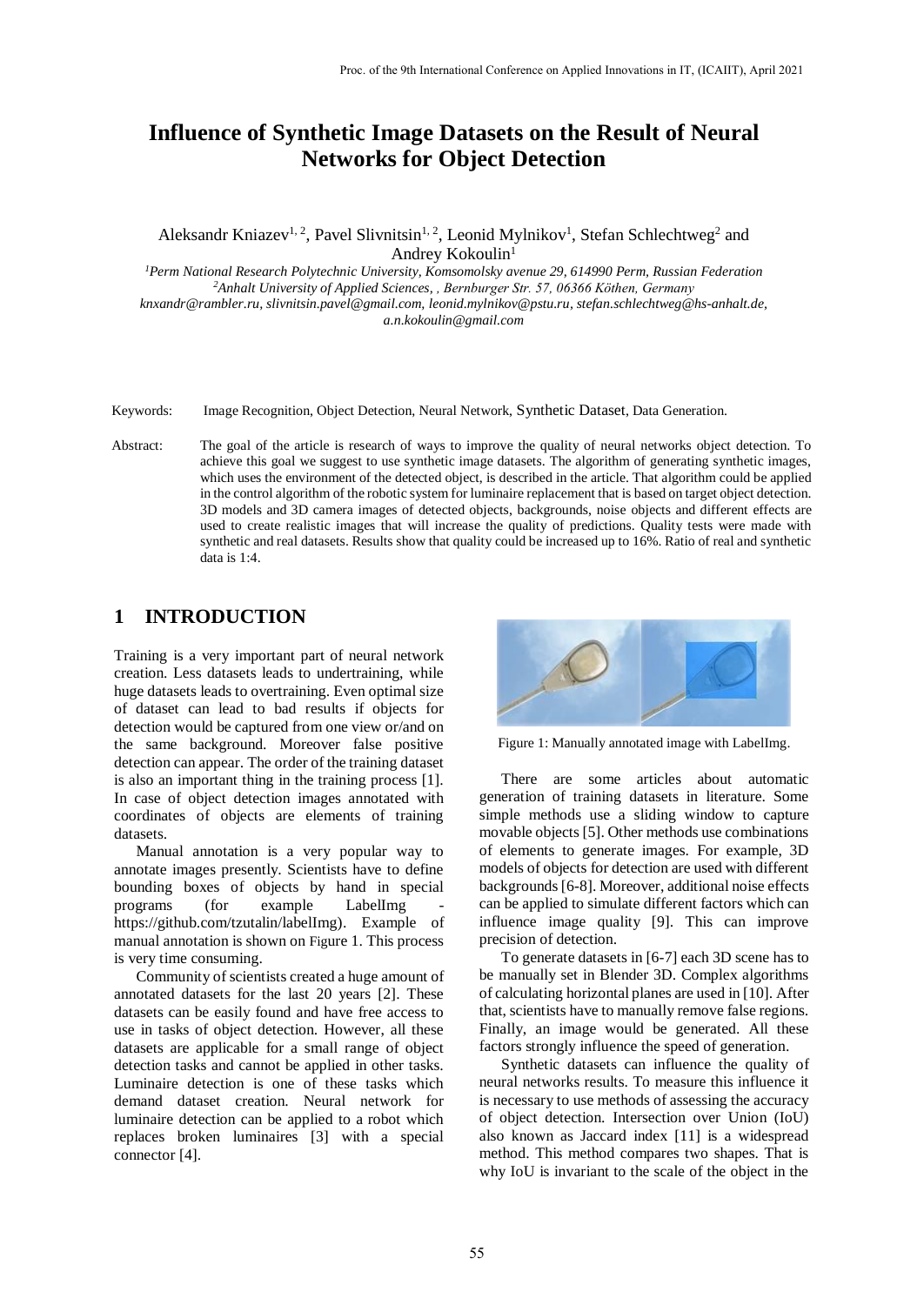image. Due to this property the precision of the detected object is measured [12, 13].

## **2 METHODOLOGY**

To generate a training dataset we will use a combination of background image, image of the detected object and some noise objects. A small amount of images could be enough to create big datasets. Random position, size of detected object, different position, gamma and blur value of noise objects allow to create a lot of various datasets.

To obtain an image of the detected object we use two approaches: 3D model and depth image from a 3D camera. Figure 2 shows an example of the algorithm of generation synthetic images.



Figure 2: Dataset generation algorithm (N - is a number of images).

The advantage of this approach is that we know positions of detected objects and can automatically annotate images. Blender 3D is used to obtain images of the detected object. Firstly, a 3D model has to be created. Then the 3D model is rotated by Z-axes and rotation is recorded as animation. Animation then should be saved as a set of images. To calculate object position background should have a color which is contrast to the detected object.



Figure 3: Examples of images of objects obtained from 3D models.

Another approach is to use a 3D camera to obtain images of detected objects. We used an Intel RealSense camera which can capture simple RGB images and in addition it captures depth of images. Depth image is used as mask to separate object and background. Then mask have to be written to the alpha channel of the PNG image. It allows to combine object image and background.

Such images could have some defects due to transparent parts of objects. For example, a light bulb of the luminaire. Figure 4.a, shows these defects.

To fix these defects we use the Graph Cut method [13]. Example is shown on Figure 4.b.



Figure 4: Examples of object images obtained with 3D camera: a) image of object directly from 3D camera, b) image of object after Graph Cut method.

Generated images of objects should be placed on background images in a realistic way. It means that the background should correspond to places in the real world where objects could be placed. Noise objects then placed in addition. In case of luminaires, it could be tree branches, which can cover luminaire, rain, low light, camera defects. These noise effects make the resulting image more realistic. To make a more realistic result we add some blur to noise images.

Mask is calculated to combine object image and background. Coordinates of the object set randomly from predefined parameters. After that, the object image is put on the result image. Moreover, gamma and size changes can be applied. Noise objects are preprocessed the same way. In addition, noise objects can be flipped.

Object mask is also used to annotate images. As a result "xml" file is obtained (example is shown in Listing 1) with coordinates of object bounding box. This box is used in neural network training.

Listing 1. Annotation of an object on the image in the form of an "xml" file.

```
<annotation>
```

| <folder>train</folder>                         |
|------------------------------------------------|
| <filename>1608936293.0034409.jpg</filename>    |
| <path>test saves/1608936293.0034409.jpg</path> |
|                                                |

<database>LumAutoGenDataset</database>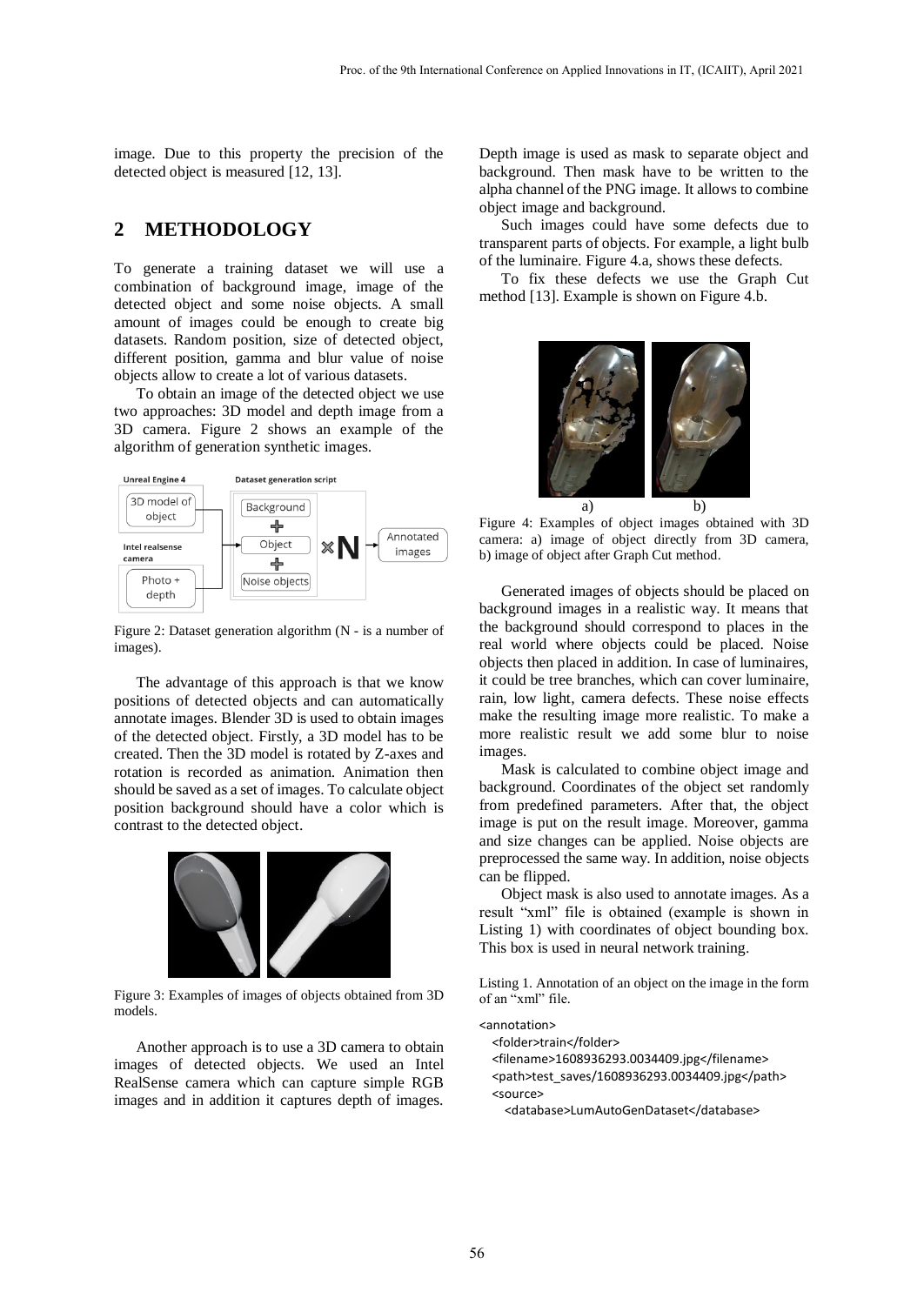| <size></size>            |  |
|--------------------------|--|
| <width>416</width>       |  |
| <height>416</height>     |  |
| <depth>3</depth>         |  |
|                          |  |
| <segmented>0</segmented> |  |
| <object></object>        |  |
| <name>luminaire</name>   |  |
| <pose>Unspecified</pose> |  |
| <truncated>0</truncated> |  |
| <difficult>0</difficult> |  |
| <bndbox></bndbox>        |  |
| <xmin>250</xmin>         |  |
| <ymin>117</ymin>         |  |
| <xmax>320</xmax>         |  |
| <ymax>264</ymax>         |  |
|                          |  |
|                          |  |
|                          |  |
|                          |  |

This approach allows to obtain a huge amount of unique images. Examples of generated images are shown on Figure 5.



Figure 5: Examples of images from generated datasets.

## **3 EXPERIMENTS**

YOLOv3-Tiny [14] was chosen to test the influence of synthetic data on neural network results. This neural network model demands less time on training and testing. It allows to make more experiments and compare results. Model structure is simpler than other models [15]. We can suggest that the influence of synthetic datasets will show and it could appear on other models.

We used mixed datasets of real photos and synthetic images.

Generation of synthetic datasets was made by the algorithm on Figure 6.

**Step 1:** Setting the required number of generated images (*N*);

**Step 2:** Loading of *N* random backgrounds from predefined set of 2D images;

**Step 3:** Loading of object images from predefined set of images with 3D models and images from 3D camera for each background;

**Step 4:** Random changes of gamma, size and position of objects;

**Step 5:** Add object images on backgrounds by mask; **Step 6:** Calculation of object bounding box and saving to "xml" file;

**Step 7:** Loading of noise objects k times for each background ( $k \in (0; m)$ ,  $m -$  is the maximum number of noise objects on en image). Calculation of masks of noise images;

**Step 8:** Random change of gamma, size and position of each k noise object for each background;

**Step 9:** Add k noise objects to backgrounds by masks; **Step 10:** Save all generated images.

Figure 6: Algorithm of generation synthetic datasets for training neural networks (to work with random numbers we use uniform distribution law).

Since while preparing the training data we do not have information about the location of the target object and do not take it into account, we will assume that if the data is mixed evenly, we can avoid a drastic change in weights during neural network training.

The learning quality in this case depends on how evenly our data is shuffled and how diverse the data is generated. When these operations are performed optimally, the result can be expected to be nonrandom according to the central limit theorem [16].

After synthetic data generation, the parameters that affect the quality of the model are: 1) ratio of synthetic data and real photos in the training dataset; 2) size of training dataset.

This results in two criteria:

1) quality criterion  $IoU(\Omega(x, y)) \rightarrow \text{max}$ ,

2) time criterion,  $T(\Omega(x, y)) \rightarrow$  min, where  $\Omega$  is training dataset,  $x$  is the number of real data,  $y$  – is the number of synthetic data,  $T$  – training time.

The criteria are differently oriented. As a result of empirical research (using different data ratios of 1:4, 1:8 and dataset sizes of 1000 and 2000 images), a real to synthetic data ratio of 1:4 and a dataset size of 1000 images were chosen.

For the completeness of the research, we tried to train the model using various combinations of real and synthetic data: training using synthetic data with 3D model images and validation on similar data; training using synthetic data with 3D model images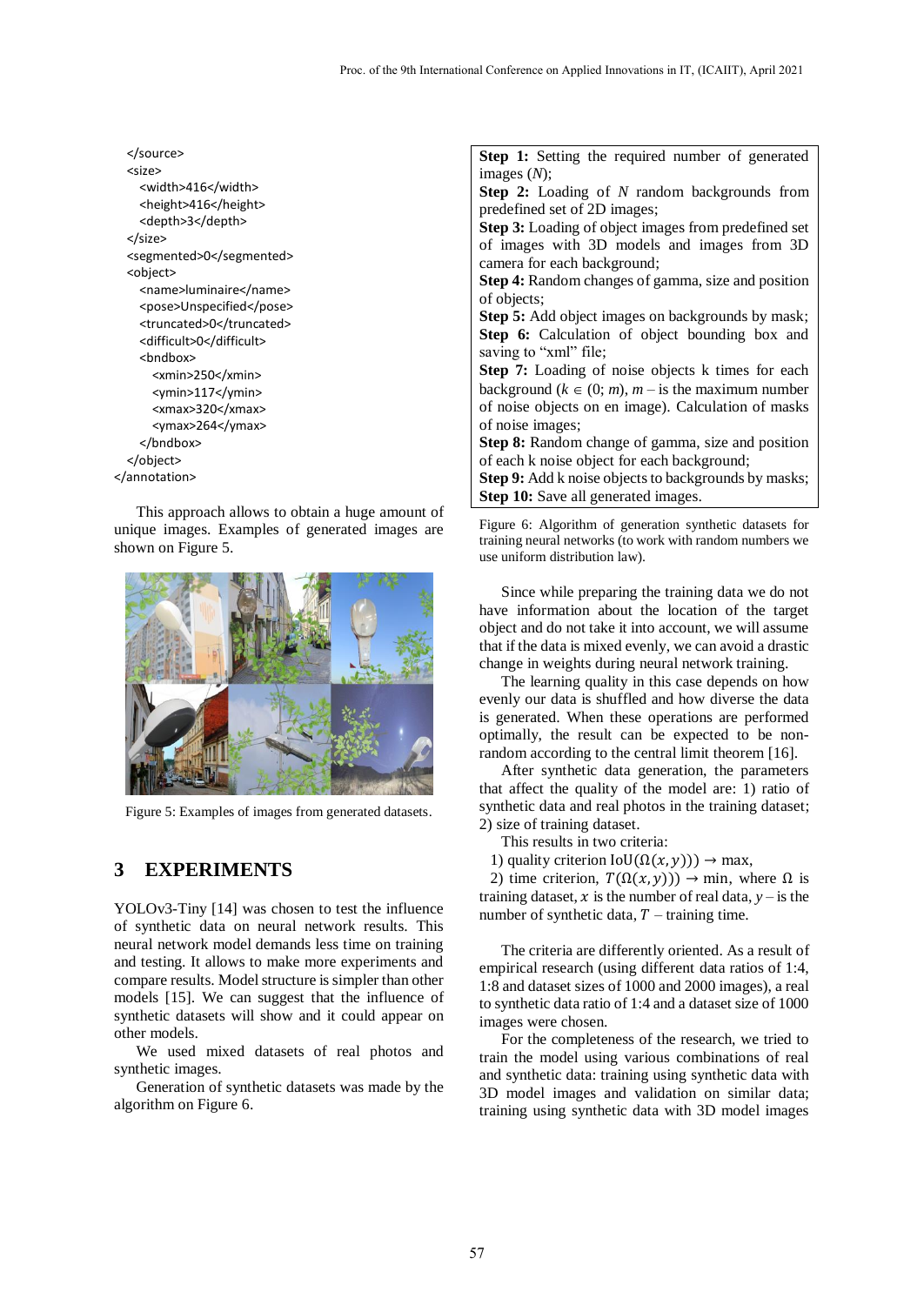and validation on real images; training using mixed data (3D models + real photos) and validation on real images; training using 3D camera images and validation on similar data; training using 3D camera images and validation with real data.

Table 1: Synthetic datasets for training.

| $N_2$ | Number of real                        | Number of generated                  |
|-------|---------------------------------------|--------------------------------------|
|       | photos                                | images                               |
| 1     | $200 + 50$                            | 0                                    |
|       | (training, validation)                |                                      |
|       | $\theta$                              | $800 + 200$                          |
| 2     |                                       | (training, validation)               |
|       |                                       | (3D model)                           |
| 3     | 250 (validation)                      | 1000 (training)                      |
|       |                                       | (3D model)                           |
|       | $100 + 150$<br>(training, validation) | 1000                                 |
| 4     |                                       | (training)                           |
|       |                                       | (3D model)                           |
|       | $100 + 150$                           | $1800 + 200$                         |
| 5     | (training, validation)                | (training, validation)               |
|       |                                       | (3D model)                           |
| 6     | 250 (validation)                      | 1000 (training)                      |
|       | $100 + 150$<br>(training, validation) | 1000                                 |
| 7     |                                       | (training)                           |
|       |                                       | (3D camera)                          |
|       |                                       | 1000 (training)                      |
| 8     | 250 (validation)                      | (3D camera + Graph                   |
|       |                                       | $Cut$ )                              |
|       |                                       | 1000                                 |
| 9     | $100 + 150$                           | (training)                           |
|       | (training, validation)                | $(3D \text{ camera} + \text{Graph})$ |
|       |                                       | $Cut$ )                              |
|       |                                       | $800 + 200$                          |
| 10    | $\theta$                              | (training, validation)               |
|       |                                       | $(3D \text{ camera} + \text{Graph})$ |
|       |                                       | $Cut$ )                              |
|       |                                       | $2400 + 600$                         |
|       |                                       | (training, validation)               |
| 11    | $\theta$                              | (3D model, 3D camera,                |
|       |                                       | 3D camera + Graph                    |
|       |                                       | Cut)                                 |

All models were trained in the same way, only the input data was changed. Model YOLOv3-Tiny pretrained on the COCO trainval dataset provided by the developers on the official website [17] was used for experiments.

The training consisted of two stages, the first one with frozen weights of all layers except the last two ones, responsible for object detection. This was performed to obtain stable losses to reduce the impact of the initial high losses on the weights in the main part of the model. After the losses stabilisation within 50 epochs, all weights were unfrozen and training continued.

After first attempts to train the neural network on synthetic data obtained using 3D model, we have observed that training and validation of the model using only synthetic data gives poor quality of object detection in real photos, an example is shown in Figure 7.

For this reason, we decided to also train models on synthetic data with validation on real data and on mixed data.



Figure 7: An example of poor object detection with a model trained on only synthetic data.

## **4 RESULTS AND DISCUSSION**

After training the models with the datasets described in Table 1 and evaluating their performance on IoU metric (see Tables 2 and 3), we can say that there is a 0.002-0.16 improvement in neural network performance for 5 experiments and 0.013-0.146 for 10 experiments using datasets 5, 6, 7, 9 compared to 1. The other datasets had no positive effect on the performance of object detection in the image. Increasing the number of experiments, there is a slight fluctuation in the dispersion, which indicates reproducibility and result stabilisation despite the stochastic elements used in the models according to the central limit theorem.

The lowest quality is shown by training the model using 3D models with validation on real photos. It can be caused by the fact that the 3D models we use have technical inaccuracies (models may not look enough detailed and believable from some angles). The validation data were realistic and detailed, that may have reduced the detection quality of the model.

Figures 8 to 10 show the loss curves for models (2), (3), (9) compared with model (1).

The curves show the difference in the effect of validation data on learning. For example, model (3), which was trained using real photos for validation, significantly reduced its performance after unfreezing the main part of the YOLOv3-Tiny neural network weights. Whereas the learning curve of model (2), which was validated on the same type of data as the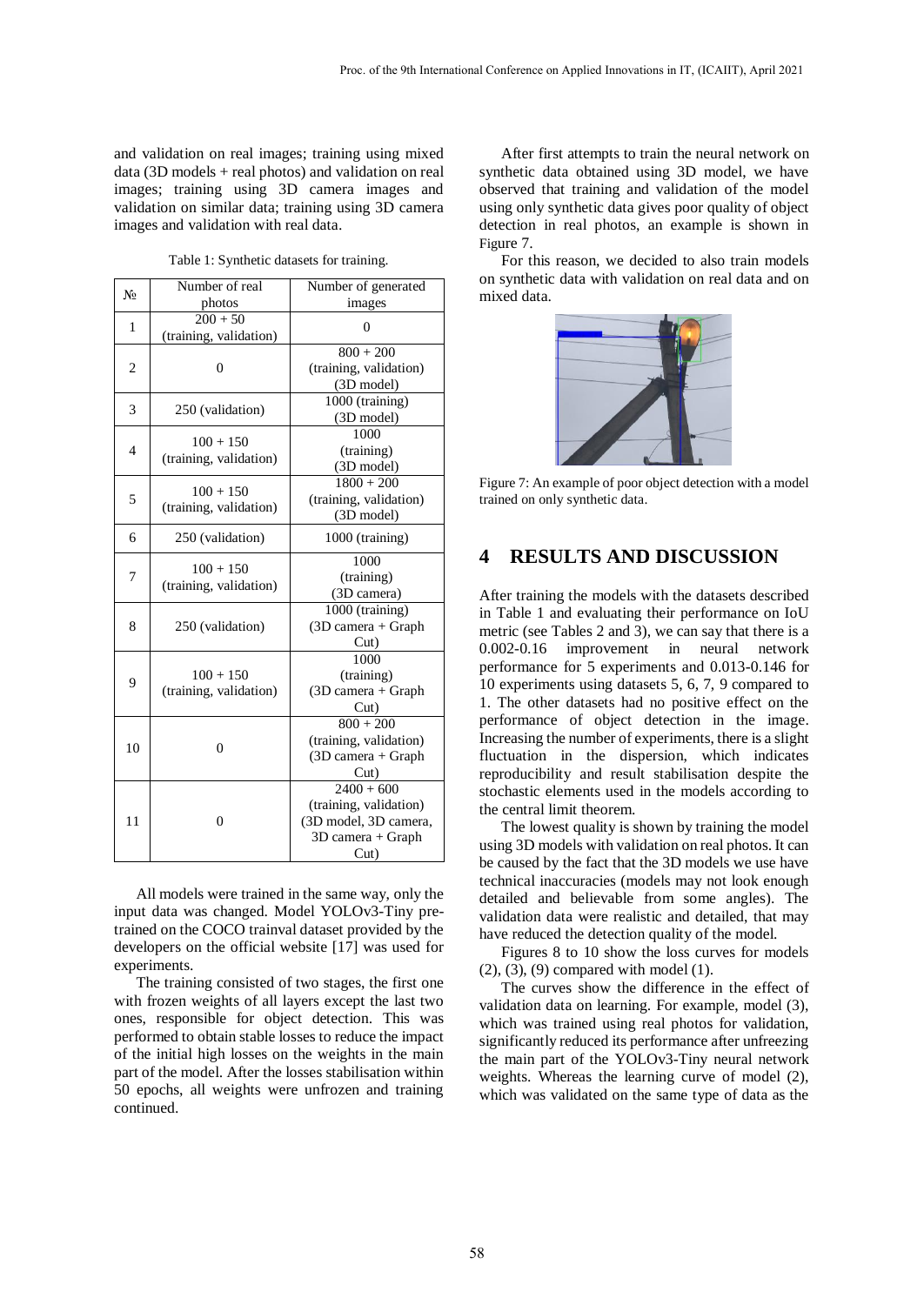training data, did not show such a sharp increase in losses. This allows us to see that a network trained on 3D model images has learned to detect luminaires in the generated images (3D model), but it will not be able to detect luminaires in real photos.

Table 2: Average IoU value and dispersion of IoU values for 5 experiments.

| $N_2$          | Average IoU value | Dispersion of IoU |
|----------------|-------------------|-------------------|
|                |                   | values            |
| 1              | 0,427             | 0,136             |
| $\overline{c}$ | 0,081             | 0,042             |
| 3              | 0,217             | 0,076             |
| 4              | 0,429             | 0,142             |
| 5              | 0,429             | 0,146             |
| 6              | 0,488             | 0,141             |
| 7              | 0,587             | 0,098             |
| 8              | 0,431             | 0,112             |
| 9              | 0,592             | 0.091             |
| 10             | 0,413             | 0,11              |
| 11             | 0,429             | 0,137             |

Table 3: Average IoU value and dispersion of IoU values for 10 experiments.

| $N_2$ | Average IoU value | Dispersion of IoU |
|-------|-------------------|-------------------|
|       |                   | values            |
| 1     | 0,444             | 0,131             |
| 2     | 0,059             | 0,032             |
| 3     | 0,249             | 0,086             |
| 4     | 0,413             | 0,145             |
| 5     | 0,457             | 0,148             |
| 6     | 0,477             | 0,146             |
| 7     | 0,59              | 0,101             |
| 8     | 0,419             | 0,111             |
| 9     | 0,586             | 0,091             |
| 10    | 0,428             | 0,113             |
| 11    | 0,434             | 0.14              |

The lack of a sharp increase in losses after weights unfreezing can be observed in Figure 10 (model 9). This is due to the fact, that the validation was performed using both synthetic images and real photos. This improved quality of object detection in cases (7) and (9).

Neural network training based on the generated dataset using Intel RealSense 3D camera images showed better results compared to the 3D model images. The combination of synthetic images and a small number of real photos improved the quality of object detection compared to models trained on only a small number of real photos. This shows that this

approach can be used to improve the quality of object detection.

The research described in the paper focused on the detection tasks of static objects. However, we assume that since moving objects can be represented by a set of sequential images, the proposed approach can be extended to moving images as well. This is possible by using an algorithm that makes the necessary corrections for false positives or false negatives of the base algorithm on single images.



Figure 8: Loss curves for the model trained on synthetic dataset 2 (see Table 1).



Figure 9: Loss curves for the model trained on synthetic dataset 3 (see Table 1).



Figure 10: Loss curves for the model trained on synthetic dataset 9 (see Table 1).